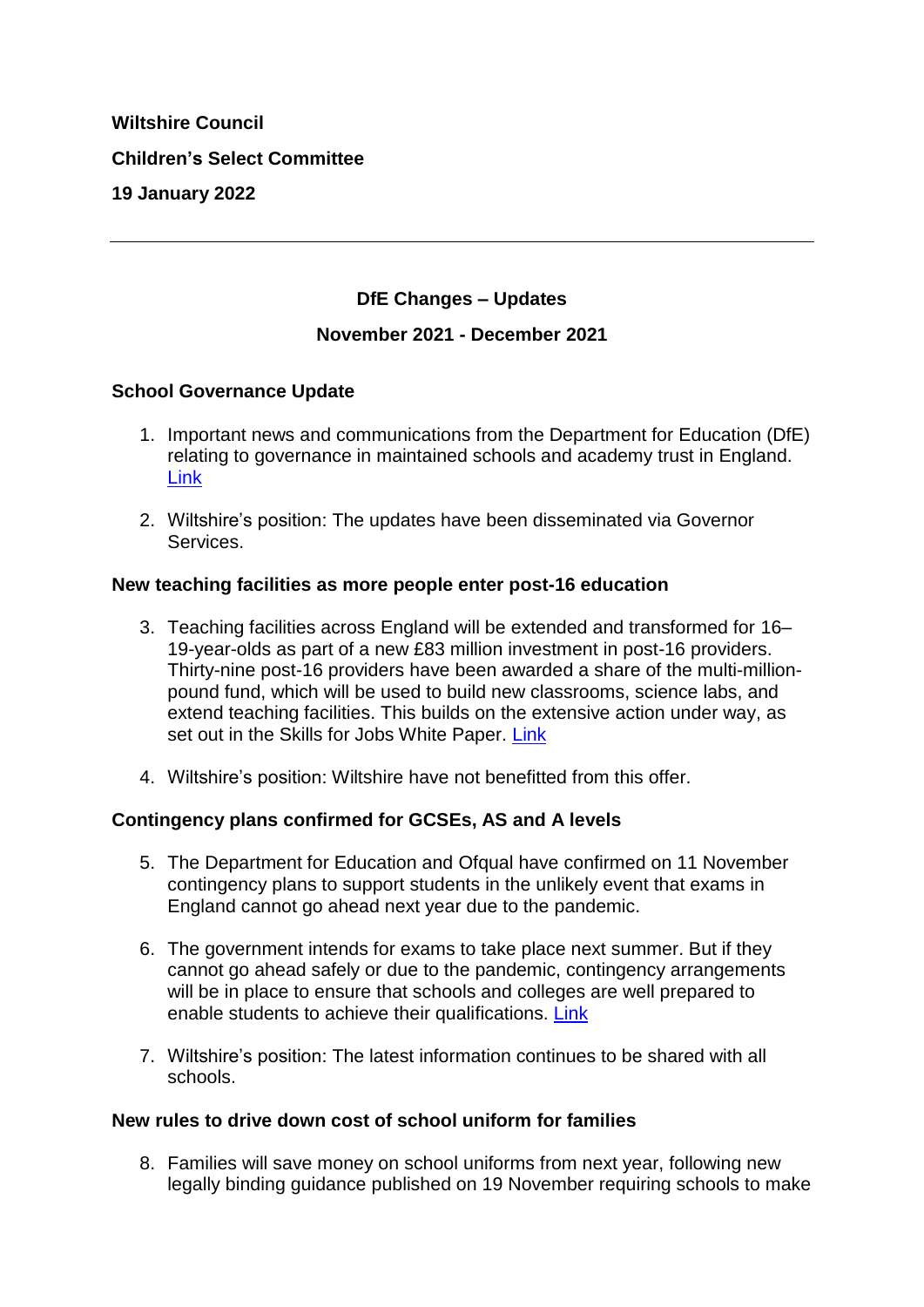uniform affordable for all. The Department for Education (DfE) cost of school uniform guidance means schools in England must ensure that school uniform costs are reasonable, and parents get the best value for money. [Link](https://www.gov.uk/government/news/new-rules-to-drive-down-cost-of-school-uniform-for-families)

9. Wiltshire's position: Schools are expected to have taken steps to adhere to the new guidance before parents buy uniform for the academic year beginning in September 2022. Governing Boards will be ensuring schools consider the statutory guidance.

# **Plans to develop world class teachers through high-quality training and support**

- 10.The government has confirmed reforms to initial teacher training (ITT) courses, following consultation feedback from the sector, to drive up standards and ensure every child and young person can be taught by a brilliant teacher.
- 11.The reforms are backed by £35.7 million, with £25 million allocated to ensure trainees can receive high-quality mentoring support from experienced teachers and other experts – a key requirement of the new course standards. [Link](https://www.gov.uk/government/news/plans-to-develop-world-class-teachers-through-high-quality-training-and-support)
- 12.Wiltshire's position:

**Recommendation 10:** teaching school hubs should partner with an accredited provider to play a role in the delivery of ITT (unless they are operating at accredited provider level). DfE should place a requirement on teaching school hubs to support local ITT delivery in specific strategic ways as required, for example through building school capacity for ITT by building an active mentor network in the local area, providing specific support for schools serving disadvantaged communities to enable them to engage with ITT, or modelling high-quality intensive practice placements for other schools undertaking this aspect of ITT for the first time.

Glenmoor Teaching School Hub is recruiting trainee teachers.

## **Free period product scheme for schools and colleges extended**

- 13.The Government has today extended its fully funded scheme providing tampons, pads, and menstrual cups and other environmentally friendly products until the end of the academic year.
- 14.The programme, which launched in January 2020, aims to make sure girls can access period products when they are needed, reducing stigma, and keeping young people attending school and college and engaged in education, when they might have otherwise missed out. [Link](https://www.gov.uk/government/news/free-period-product-scheme-for-schools-and-colleges-extended)
- 15.Wiltshire's position: Wiltshire is fully supportive of this scheme.